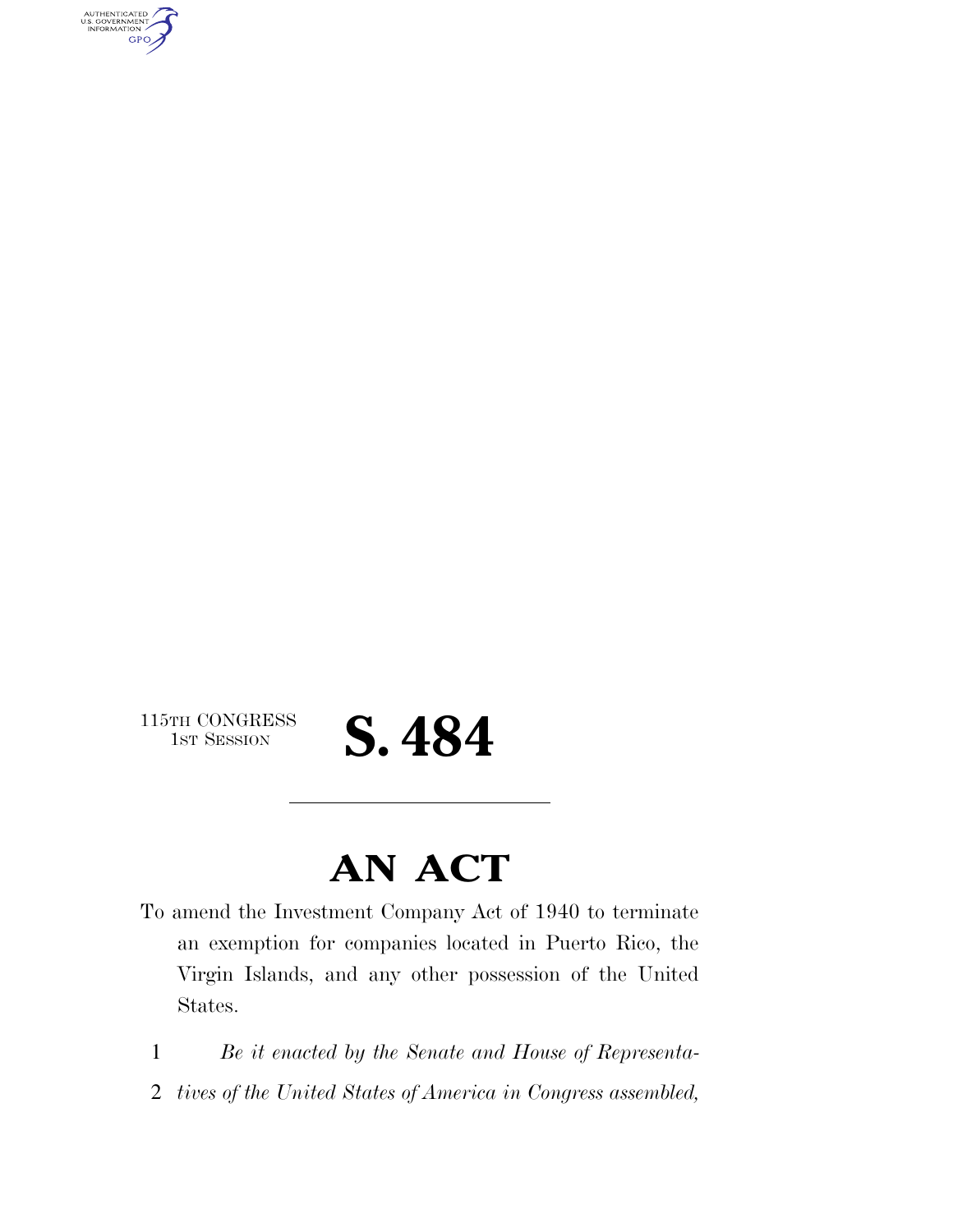#### **SECTION 1. SHORT TITLE.**

 This Act may be cited as the ''U.S. Territories Inves-tor Protection Act of 2017''.

#### **SEC. 2. TERMINATION OF EXEMPTION.**

 (a) IN GENERAL.—Section 6(a) of the Investment 6 Company Act of 1940 (15 U.S.C. 80a–6(a)) is amended—

(1) by striking paragraph (1); and

 (2) by redesignating paragraphs (2) through (5) as paragraphs (1) through (4), respectively.

(b) EFFECTIVE DATE AND SAFE HARBOR.—

 (1) EFFECTIVE DATE.—Except as provided in paragraph (2), the amendment made by subsection (a) shall take effect on the date of enactment of this Act.

 (2) SAFE HARBOR.—With respect to a company 16 that is exempt under section  $6(a)(1)$  of the Invest- ment Company Act of 1940 (15 U.S.C. 80a–6(a)(1)) on the day before the date of enactment of this Act, the amendment made by subsection (a) shall take ef- fect on the date that is 3 years after the date of en-actment of this Act.

†**S 484 ES** 22 (3) EXTENSION OF SAFE HARBOR.—The Secu- rities and Exchange Commission, by rule or regula- tion upon its own motion, or by order upon applica- tion, may conditionally or unconditionally, under sec-26 tion 6(c) of the Investment Company Act of 1940

####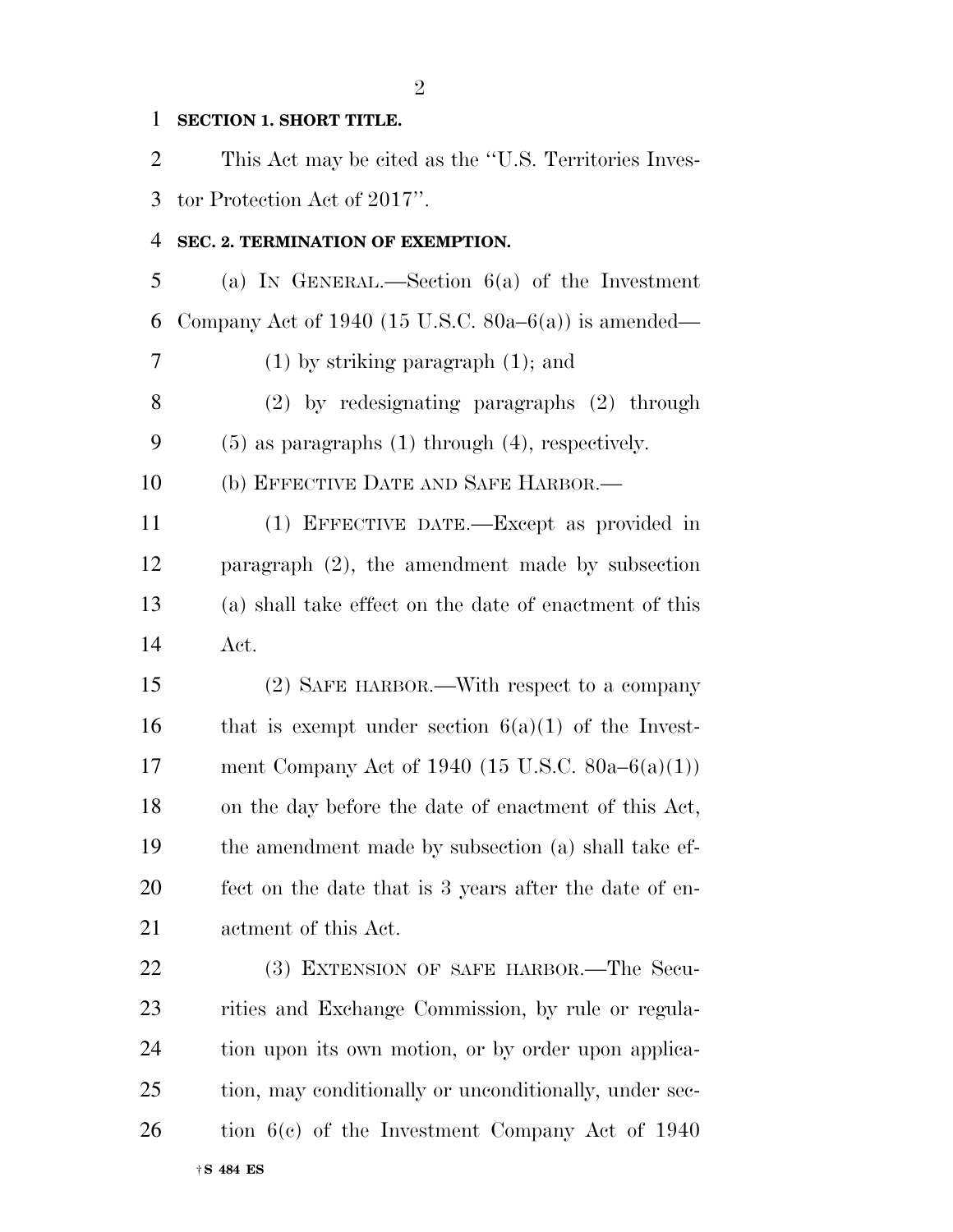1 (15 U.S.C.  $80a-6(c)$ ), further delay the effective date for a company described in paragraph (2) for a maximum of 3 years following the initial 3-year period if, before the end of the initial 3-year period, the Commission determines that such a rule, regula- tion, motion, or order is necessary or appropriate in the public interest and for the protection of inves-tors.

> Passed the Senate September 11, 2017. Attest:

> > *Secretary.*